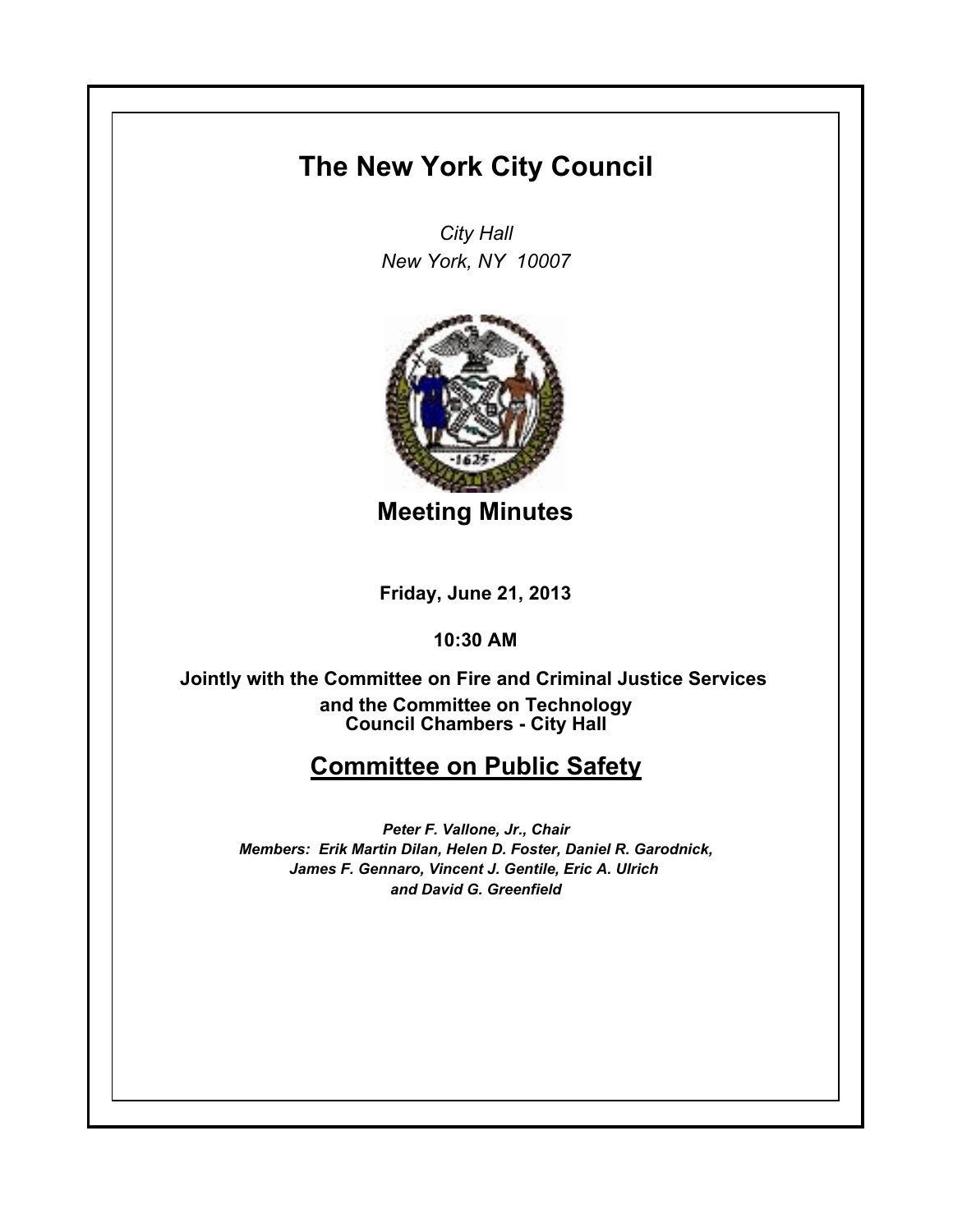| Roll Call     |                                                                                                                                                                                            |                                                                                                                                  |  |
|---------------|--------------------------------------------------------------------------------------------------------------------------------------------------------------------------------------------|----------------------------------------------------------------------------------------------------------------------------------|--|
|               | <b>Present:</b>                                                                                                                                                                            |                                                                                                                                  |  |
|               | Vallone Jr., Garodnick, Gennaro, Gentile, Greenfield and Ulrich                                                                                                                            |                                                                                                                                  |  |
|               | Absent:                                                                                                                                                                                    |                                                                                                                                  |  |
|               | Dilan and Foster                                                                                                                                                                           |                                                                                                                                  |  |
|               | Other Council Members Attending: Fidler, Oddo, Cabrera, Crowley, James, Brewer,<br>Koppell, Mark-Viverito, Weprin, Rodriguez, Mendez and Eugene                                            |                                                                                                                                  |  |
| T2013-6428    | <b>Oversight: Examining Recent Problems with the City's Emergency</b><br>911 System.                                                                                                       |                                                                                                                                  |  |
|               | <u> Attachments:</u>                                                                                                                                                                       | Committee Report, Hearing Testimony, Hearing Testimony (Con't), Hearing<br>Transcript                                            |  |
|               |                                                                                                                                                                                            | This Oversight was Hearing Held by Committee                                                                                     |  |
|               | <b>Attachments:</b>                                                                                                                                                                        | Committee Report, Hearing Testimony, Hearing Testimony (Con't), Hearing<br>Transcript                                            |  |
|               | This Oversight was Filed, by Committee                                                                                                                                                     |                                                                                                                                  |  |
| Int 0143-2010 | A Local Law to amend the administrative code of the city of New<br>York, in relation to reporting response times for firefighting units<br>and ambulances to fire and medical emergencies. |                                                                                                                                  |  |
|               | <u> Attachments:</u>                                                                                                                                                                       | Committee Report 6/21/13, Hearing Testimony 6/21/13, Hearing Testimony<br>- Albert Montague Complete, Hearing Transcript 6-21-13 |  |
|               | This Introduction was Hearing Held by Committee                                                                                                                                            |                                                                                                                                  |  |
|               | Attachments:                                                                                                                                                                               | Committee Report 6/21/13, Hearing Testimony 6/21/13, Hearing Testimony<br>- Albert Montague Complete, Hearing Transcript 6-21-13 |  |
|               | This Introduction was Laid Over by Committee                                                                                                                                               |                                                                                                                                  |  |
| Int 0189-2010 | A Local Law to amend the administrative code of the city of New<br>York, in relation to comprehensive tracking of firefighting response<br>times.                                          |                                                                                                                                  |  |
|               | <b>Attachments:</b>                                                                                                                                                                        | Committee Report 6/21/13, Hearing Testimony 6/21/13, Hearing Testimony<br>- Albert Montague Complete, Hearing Transcript 6-21-13 |  |
|               |                                                                                                                                                                                            | This Introduction was Hearing Held by Committee                                                                                  |  |
|               | <b>Attachments:</b>                                                                                                                                                                        | Committee Report 6/21/13, Hearing Testimony 6/21/13, Hearing Testimony<br>- Albert Montague Complete, Hearing Transcript 6-21-13 |  |
|               | This Introduction was Laid Over by Committee                                                                                                                                               |                                                                                                                                  |  |